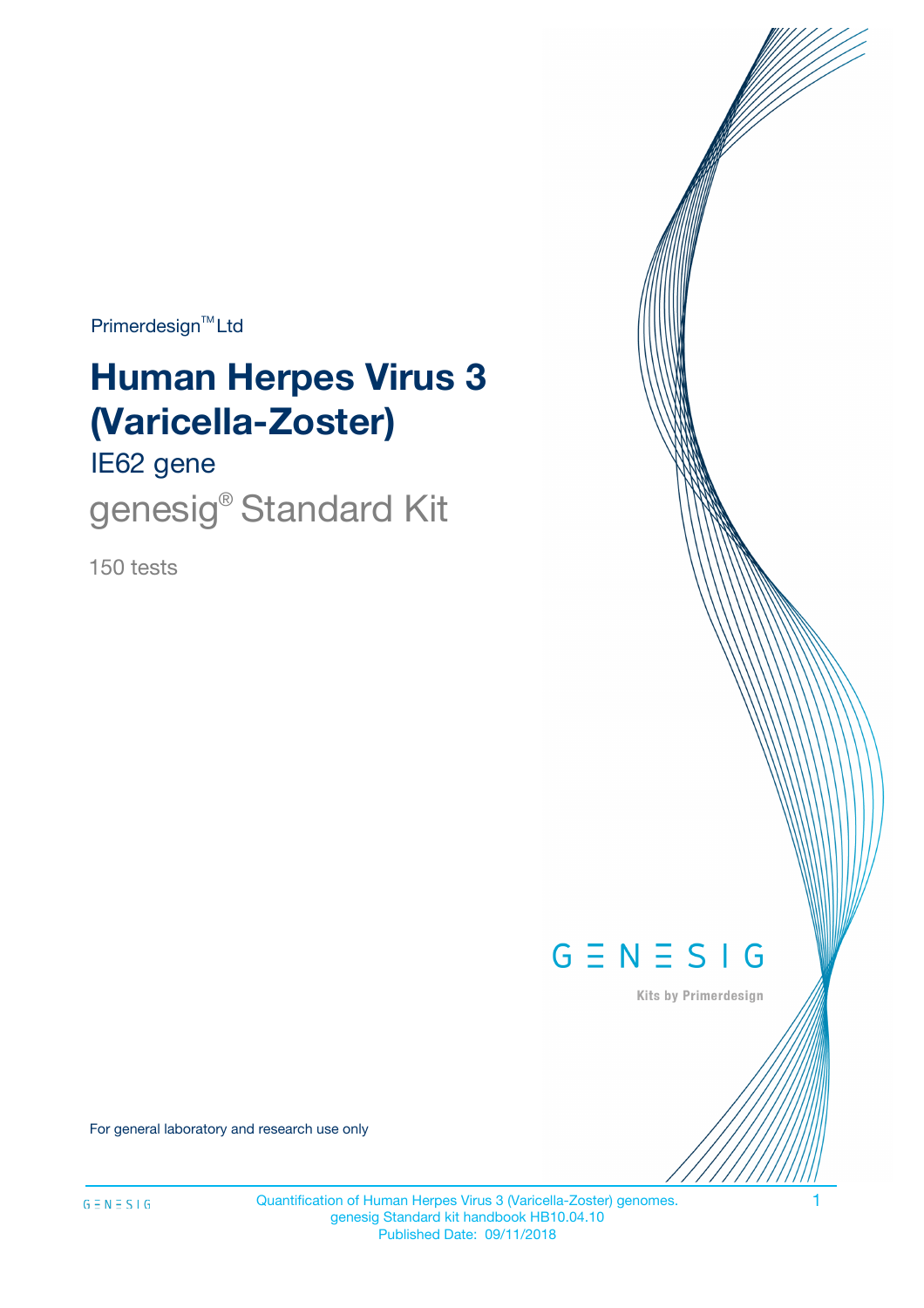# Introduction to Human Herpes Virus 3 (Varicella-Zoster)

Herpes zoster, colloquially known as shingles, is the reactivation (from the general area of the spinal cord) of varicella zoster virus (VZV, primary infection of which leads to chickenpox), one of the Herpesviridae group, leading to a crop of painful blisters over the area of a dermatome. Shingles, or herpes zoster, is a neurological disease affecting the nervous system, with or without the appearance of a rash on the skin. Treatment is generally with antiviral drugs such as acyclovir (Zovirax), or prodrugs such as famciclovir (Famvir), or valacyclovir (Valtrex). For the antiviral drugs to be most effective, patients should begin taking them as soon as possible after the appearance of the rash, within 12 to 72 hours for maximum efficacy.

The causative agent for herpes zoster is varicella zoster virus (VZV). Most people are infected with this virus as a child, as it causes chickenpox. The body eliminates the virus from the system, but it remains dormant in the ganglia adjacent to the spinal cord (called the dorsal root ganglion) or the ganglion semilunare (ganglion Gasseri) in the cranial base.

Generally, the immune system suppresses reactivation of the virus. In the elderly, whose immune response generally tends to deteriorate, as well as in those patients whose immune system is being suppressed, this process fails. (Some researchers speculate that sunburn and other, unrelated stresses that can affect the immune system may also lead to viral reactivation.) The virus starts replicating in the nerve cells, and newly formed viruses are carried down the axons to the area of skin served by that ganglion (a dermatome). Here, the virus causes local inflammation in the skin, with the formation of blisters.

The pain characteristic of herpes zoster is thought to be due to irritation of the sensory nerve fibers in which the virus reproduces.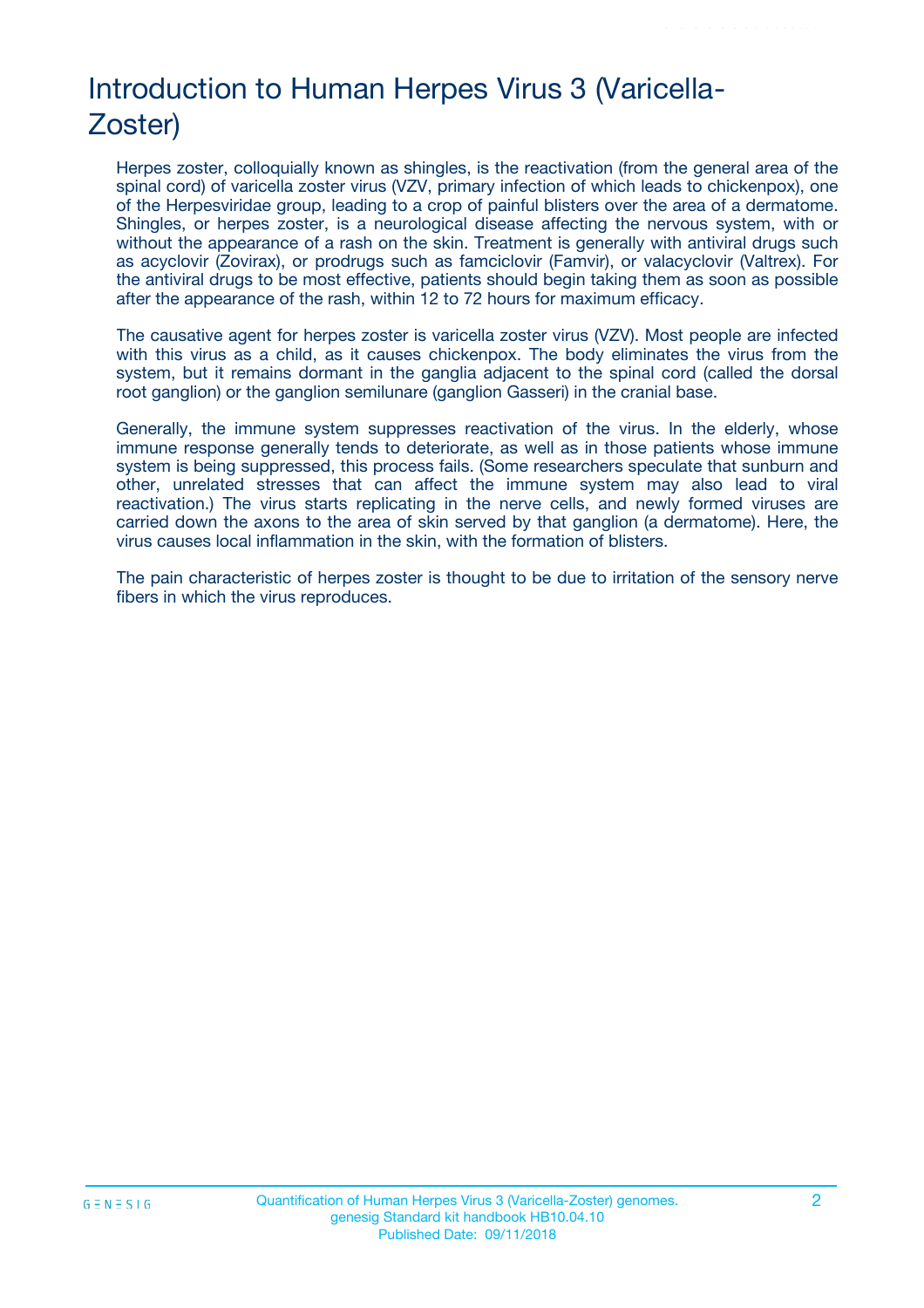

The Primerdesign genesig Kit for Human Herpes Virus 3 (Varicella-Zoster) (HHV3) genomes is designed for the in vitro quantification of HHV3 genomes. The kit is designed to have a broad detection profile. Specifically, the primers represent 100% homology with over 95% of the NCBI database reference sequences available at the time of design.

The dynamics of genetic variation means that new sequence information may become available after the initial design. Primerdesign periodically reviews the detection profiles of our kits and when required releases new versions.

The primers have 100% homology with over 95% of reference sequences contained in the NCBI database including those listed below. However, due to the inherent instability of viral genomes, it is not possible guarantee quantification of all clinical isolates.

DQ674250.1, DQ479963.1,Q479962.1, DQ479961.1, DQ479959.1, DQ479958.1, DQ479957.1, DQ479955.1, DQ479954.1, DQ479953.1, AY548171.1, Y548170.1, AY253719.1, AY253714.1, AY253708.1, AY253702.1, Y253696.1, Y253690.1, AY253684.1, Y253678.1, DQ008355.1, DQ008354.1, X04370.1, AY017047.1, AY013751.1, AF325440.1, AY016466.1, AY016455.1, AY016449.1, AF314220.1, AF322638.1, AF206304.1, X02132.1, AB097933.1, AB097932.1, AJ871403.1, AY016460.1

If you require further information, or have a specific question about the detection profile of this kit then please send an e.mail to enquiry@primerdesign.co.uk and our bioinformatics team will answer your question.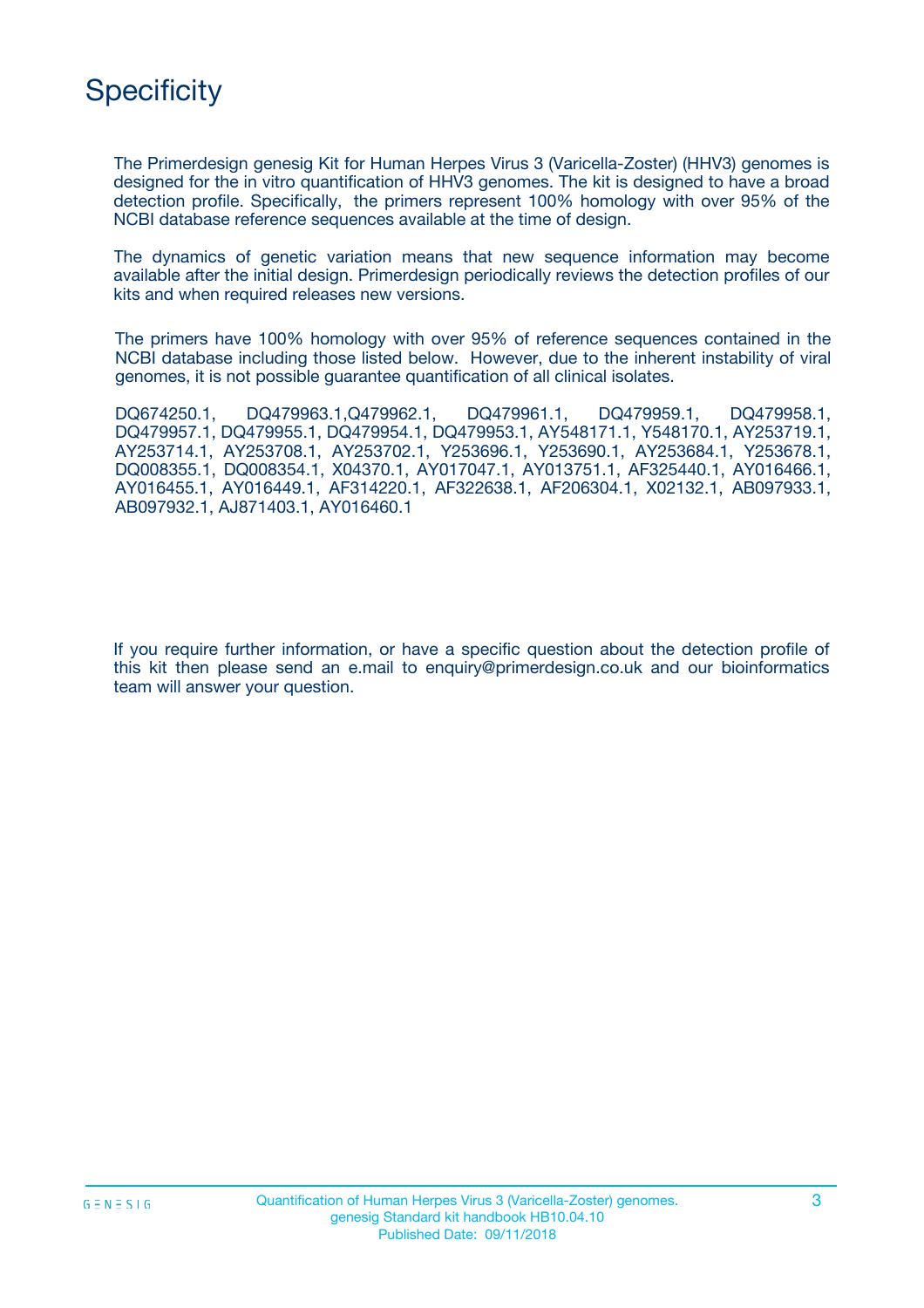# Kit contents

- **HHV3 specific primer/probe mix (150 reactions BROWN)** FAM labelled
- **HHV3 positive control template (for Standard curve RED)**
- **RNase/DNase free water (WHITE)** for resuspension of primer/probe mixes
- **Template preparation buffer (YELLOW)** for resuspension of positive control template and standard curve preparation

# Reagents and equipment to be supplied by the user

#### **Real-time PCR Instrument**

#### **Extraction kit**

This kit is recommended for use with genesig Easy DNA/RNA extraction kit. However, it is designed to work well with all processes that yield high quality RNA and DNA with minimal PCR inhibitors.

#### **oasig**TM **lyophilised or Precision**®**PLUS 2X qPCR Master Mix**

This kit is intended for use with oasig or PrecisionPLUS2X qPCR Master Mix.

**Pipettors and Tips**

**Vortex and centrifuge**

**Thin walled 1.5 ml PCR reaction tubes**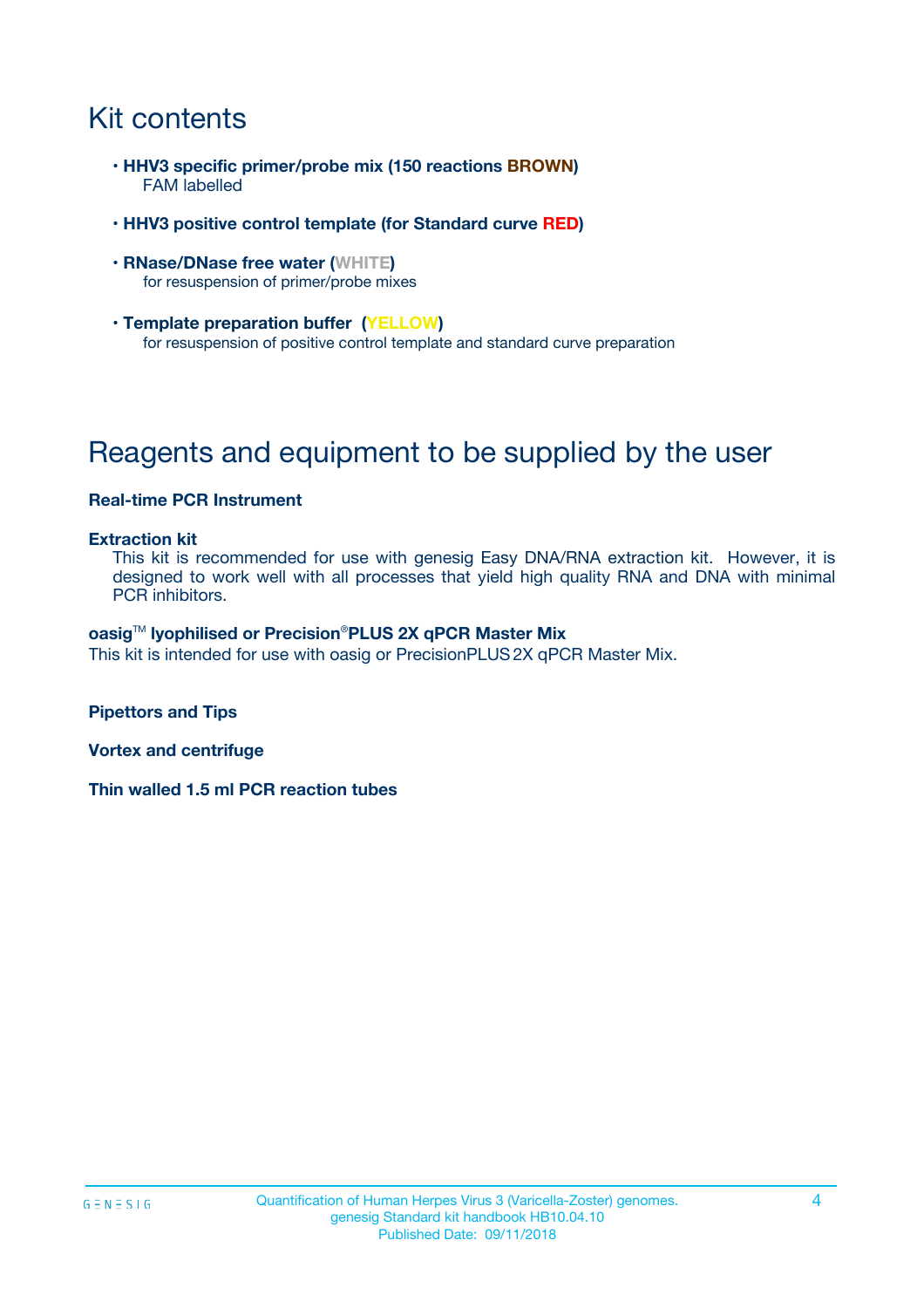### Kit storage and stability

This kit is stable at room temperature but should be stored at -20ºC on arrival. Once the lyophilised components have been resuspended they should not be exposed to temperatures above -20°C for longer than 30 minutes at a time and unnecessary repeated freeze/thawing should be avoided. The kit is stable for six months from the date of resuspension under these circumstances.

If a standard curve dilution series is prepared this can be stored frozen for an extended period. If you see any degradation in this serial dilution a fresh standard curve can be prepared from the positive control.

Primerdesign does not recommend using the kit after the expiry date stated on the pack.

### Suitable sample material

All kinds of sample material suited for PCR amplification can be used. Please ensure the samples are suitable in terms of purity, concentration, and DNA integrity. Always run at least one negative control with the samples. To prepare a negative-control, replace the template DNA sample with RNase/DNase free water.

### Dynamic range of test

Under optimal PCR conditions genesig HHV3 detection kits have very high priming efficiencies of >95% and can detect less than 100 copies of target template.

### Notices and disclaimers

This product is developed, designed and sold for research purposes only. It is not intended for human diagnostic or drug purposes or to be administered to humans unless clearly expressed for that purpose by the Food and Drug Administration in the USA or the appropriate regulatory authorities in the country of use. During the warranty period Primerdesign genesig detection kits allow precise and reproducible data recovery combined with excellent sensitivity. For data obtained by violation to the general GLP guidelines and the manufacturer's recommendations the right to claim under guarantee is expired. PCR is a proprietary technology covered by several US and foreign patents. These patents are owned by Roche Molecular Systems Inc. and have been sub-licensed by PE Corporation in certain fields. Depending on your specific application you may need a license from Roche or PE to practice PCR. Additional information on purchasing licenses to practice the PCR process may be obtained by contacting the Director of Licensing at Roche Molecular Systems, 1145 Atlantic Avenue, Alameda, CA 94501 or Applied Biosystems business group of the Applera Corporation, 850 Lincoln Centre Drive, Foster City, CA 94404. In addition, the 5' nuclease assay and other homogeneous amplification methods used in connection with the PCR process may be covered by U.S. Patents 5,210,015 and 5,487,972, owned by Roche Molecular Systems, Inc, and by U.S. Patent 5,538,848, owned by The Perkin-Elmer Corporation.

### Trademarks

Primerdesign™ is a trademark of Primerdesign Ltd.

genesig $^\circledR$  is a registered trademark of Primerdesign Ltd.

The PCR process is covered by US Patents 4,683,195, and 4,683,202 and foreign equivalents owned by Hoffmann-La Roche AG. BI, ABI PRISM® GeneAmp® and MicroAmp® are registered trademarks of the Applera Genomics (Applied Biosystems Corporation). BIOMEK® is a registered trademark of Beckman Instruments, Inc.; iCycler™ is a registered trademark of Bio-Rad Laboratories, Rotor-Gene is a trademark of Corbett Research. LightCycler™ is a registered trademark of the Idaho Technology Inc. GeneAmp®, TaqMan® and AmpliTaqGold® are registered trademarks of Roche Molecular Systems, Inc., The purchase of the Primerdesign reagents cannot be construed as an authorization or implicit license to practice PCR under any patents held by Hoffmann-LaRoche Inc.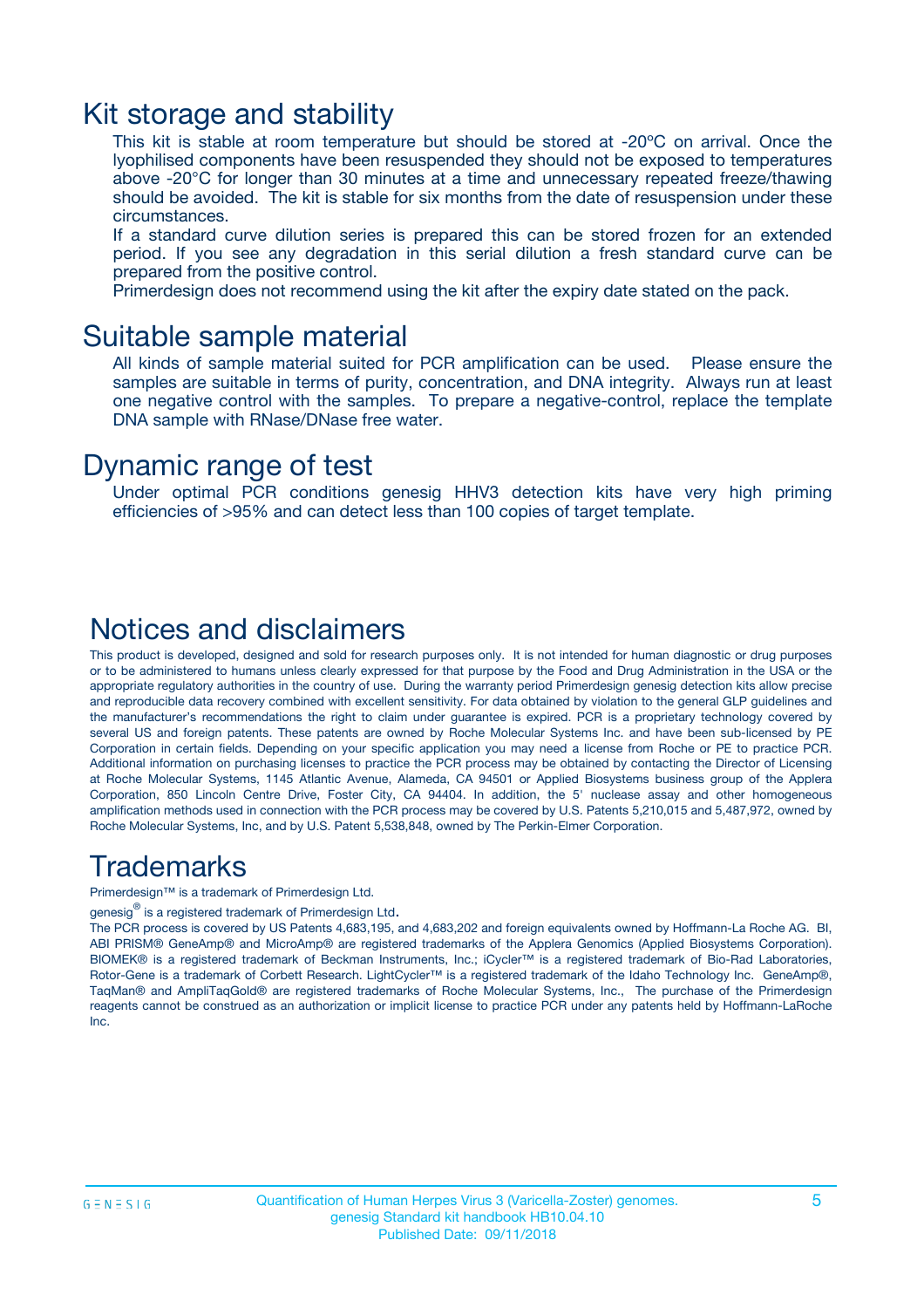## Principles of the test

#### **Real-time PCR**

A HHV3 specific primer and probe mix is provided and this can be detected through the FAM channel.

The primer and probe mix provided exploits the so-called TaqMan® principle. During PCR amplification, forward and reverse primers hybridize to the HHV3 DNA. A fluorogenic probe is included in the same reaction mixture which consists of a DNA probe labeled with a 5`-dye and a 3`-quencher. During PCR amplification, the probe is cleaved and the reporter dye and quencher are separated. The resulting increase in fluorescence can be detected on a range of qPCR platforms.

#### **Positive control**

For copy number determination and as a positive control for the PCR set up, the kit contains a positive control template. This can be used to generate a standard curve of HHV3 copy number / Cq value. Alternatively the positive control can be used at a single dilution where full quantitative analysis of the samples is not required. Each time the kit is used, at least one positive control reaction must be included in the run. A positive result indicates that the primers and probes for detecting the target HHV3 gene worked properly in that particular experimental scenario. If a negative result is obtained the test results are invalid and must be repeated. Care should be taken to ensure that the positive control does not contaminate any other kit component which would lead to false-positive results. This can be achieved by handling this component in a Post PCR environment. Care should also be taken to avoid cross-contamination of other samples when adding the positive control to the run. This can be avoided by sealing all other samples and negative controls before pipetting the positive control into the positive control well.

#### **Negative control**

To validate any positive findings a negative control reaction should be included every time the kit is used. For this reaction the RNase/DNase free water should be used instead of template. A negative result indicates that the reagents have not become contaminated while setting up the run.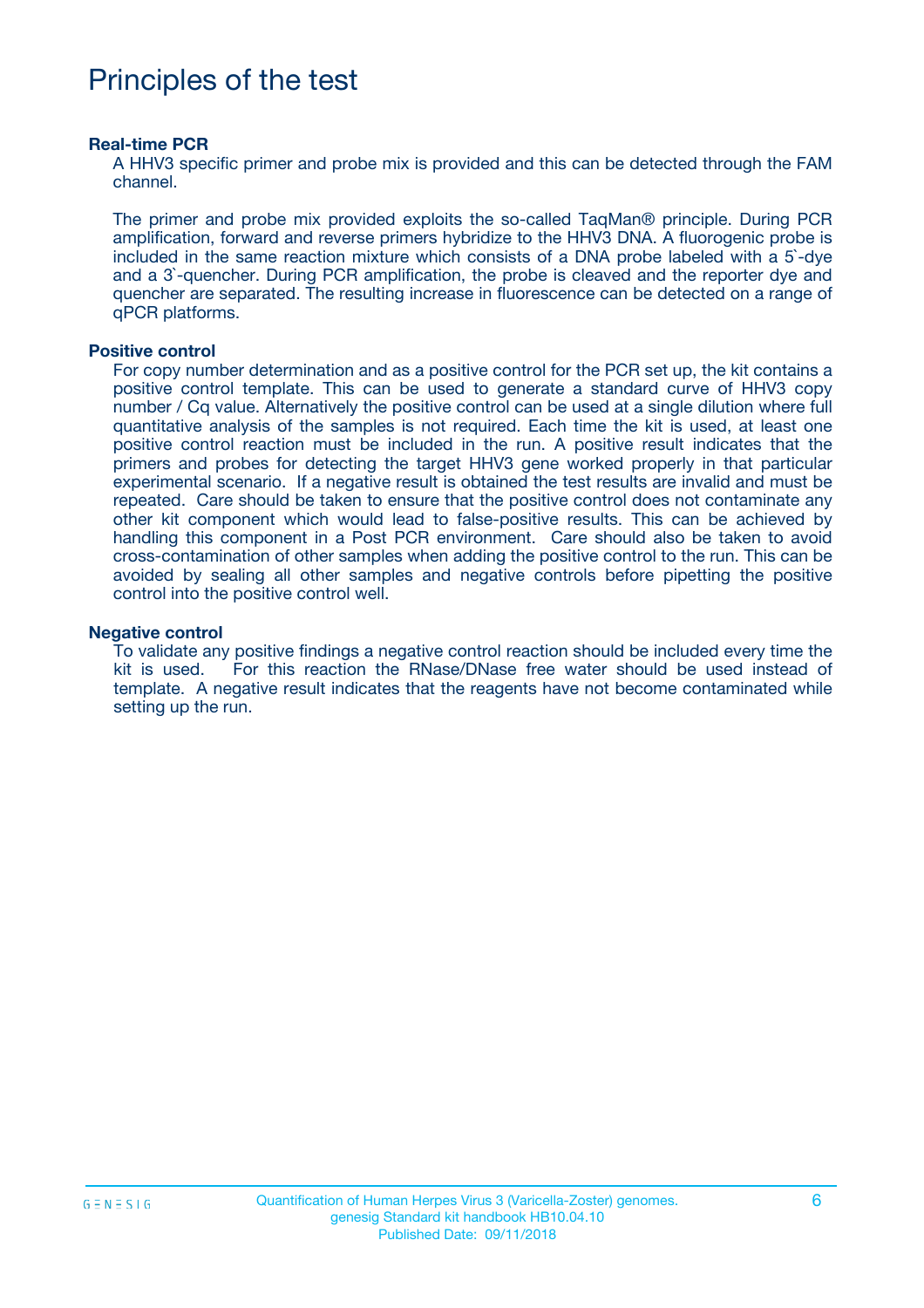### Resuspension protocol

To minimize the risk of contamination with foreign DNA, we recommend that all pipetting be performed in a PCR clean environment. Ideally this would be a designated PCR lab or PCR cabinet. Filter tips are recommended for all pipetting steps.

#### **1. Pulse-spin each tube in a centrifuge before opening.**

This will ensure lyophilised primer and probe mix is in the base of the tube and is not spilt upon opening the tube.

**2. Resuspend the kit components in the RNase/DNase free water supplied, according to the table below.**

To ensure complete resuspension, vortex each tube thoroughly.

| Component - resuspend in water<br>Volume |        |
|------------------------------------------|--------|
| <b>Pre-PCR pack</b>                      |        |
| HHV3 primer/probe mix (BROWN)            | 165 ul |

### **3. Resuspend the positive control template in the template preparation buffer supplied, according to the table below:**

To ensure complete resuspension, vortex the tube thoroughly.

| Component - resuspend in template preparation buffer |        |  |
|------------------------------------------------------|--------|--|
| <b>Post-PCR heat-sealed foil</b>                     |        |  |
| HHV3 Positive Control Template (RED) *               | 500 µl |  |

\* This component contains high copy number template and is a VERY significant contamination risk. It must be opened and handled in a separate laboratory environment, away from the other components.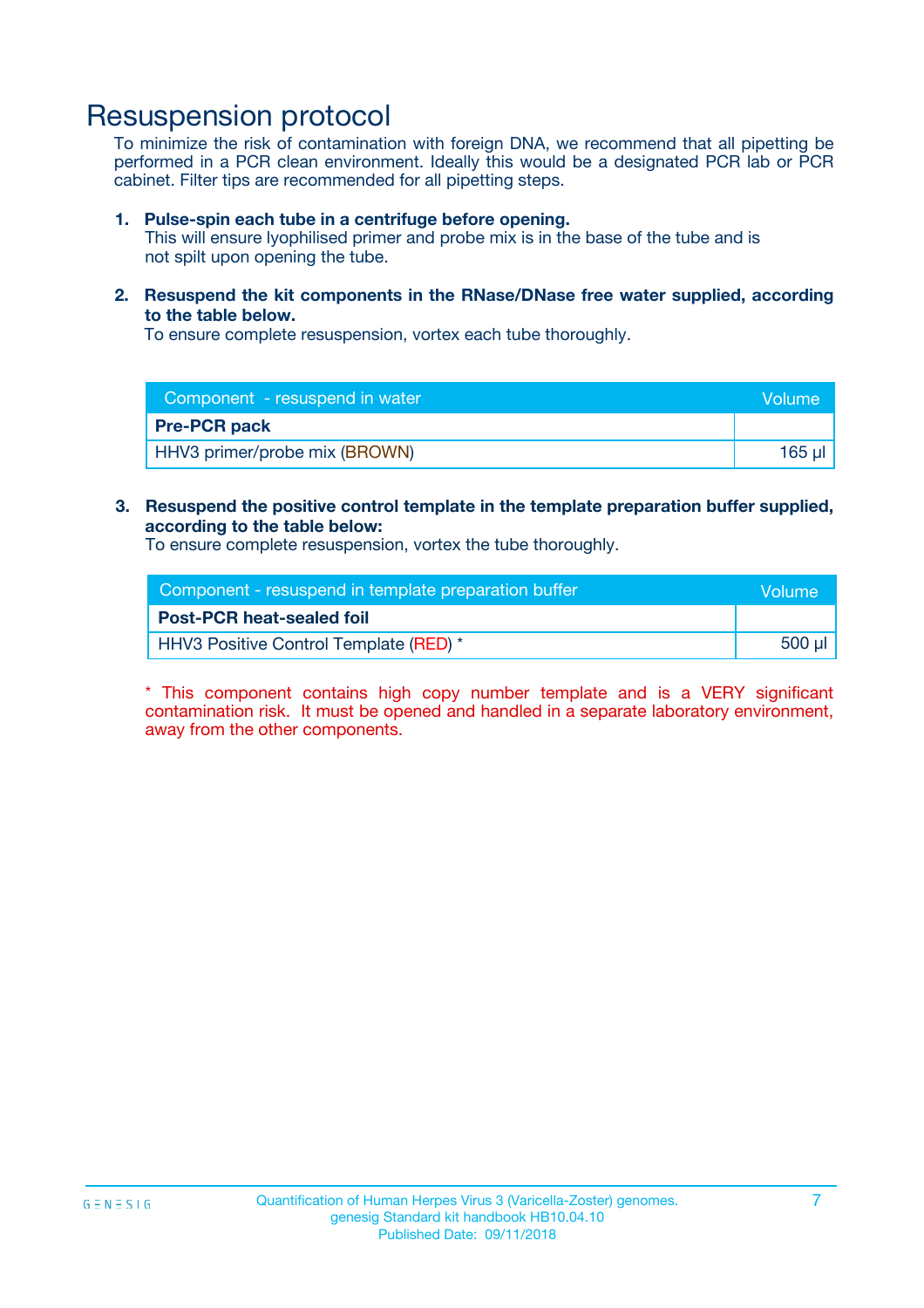# qPCR detection protocol

**1. For each DNA sample prepare a reaction mix according to the table below:** Include sufficient reactions for positive and negative controls.

| Component                                 | Volume           |
|-------------------------------------------|------------------|
| oasig or PrecisionPLUS 2X qPCR Master Mix | 10 $\mu$         |
| HHV3 primer/probe mix (BROWN)             | 1 $\mu$          |
| <b>RNase/DNase free water (WHITE)</b>     | $4 \mu$          |
| <b>Final Volume</b>                       | 15 <sub>ul</sub> |

- **2. Pipette 15µl of this mix into each well according to your qPCR experimental plate set up.**
- **3. Prepare DNA templates for each of your samples.**
- **4. Pipette 5µl of DNA template into each well, according to your experimental plate set up.**

For negative control wells use 5µl of RNase/DNase free water. The final volume in each well is 20µl.

**5. If a standard curve is included for quantitative analysis, prepare a reaction mix according to the table below:**

| Component                                 | Volume          |
|-------------------------------------------|-----------------|
| oasig or PrecisionPLUS 2X qPCR Master Mix | $10 \mu$        |
| HHV3 primer/probe mix (BROWN)             | 1 µI            |
| <b>RNase/DNase free water (WHITE)</b>     | $4 \mu$         |
| <b>Final Volume</b>                       | 15 <sub>µ</sub> |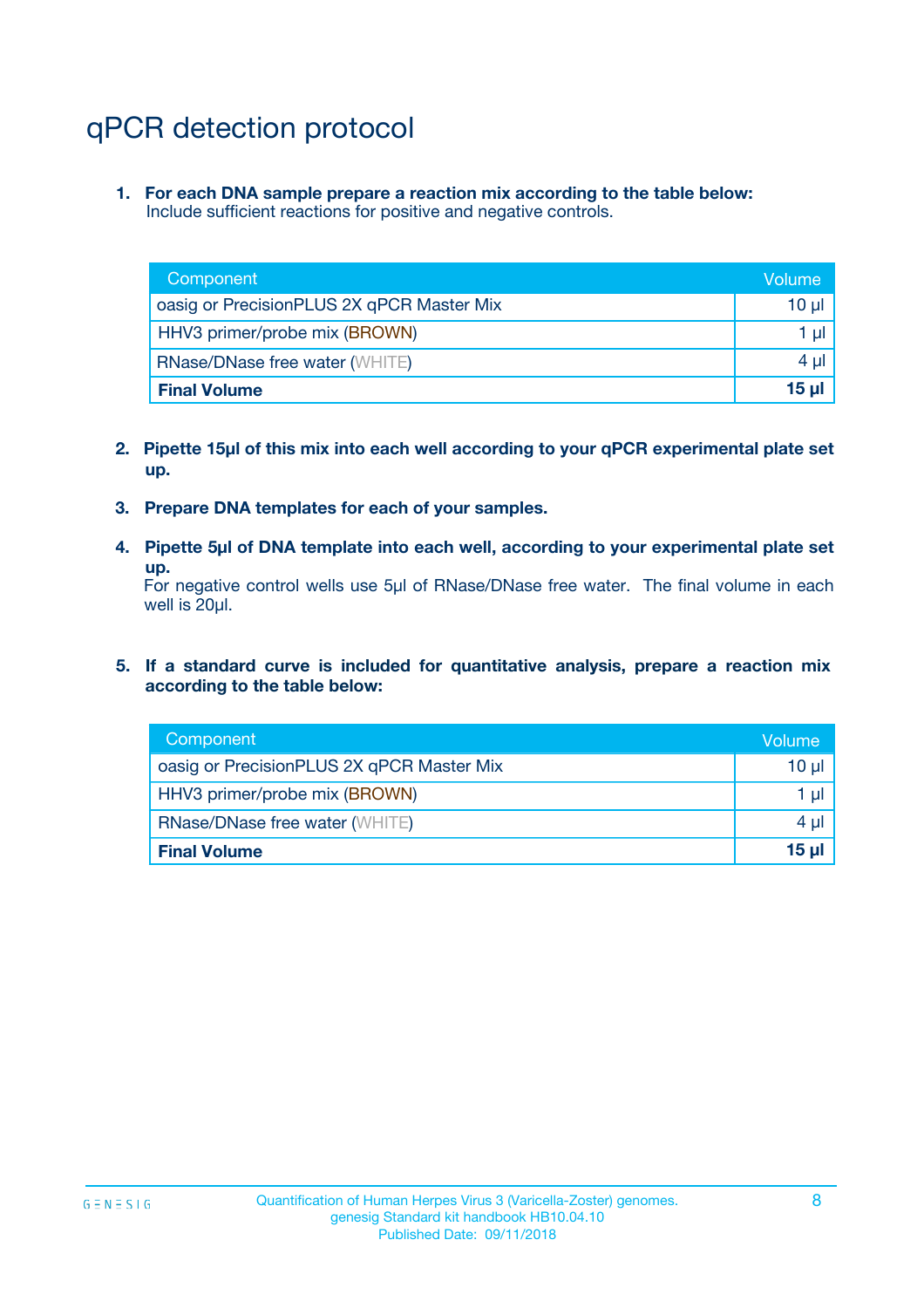### **6. Preparation of a standard curve dilution series.**

- 1) Pipette 90µl of template preparation buffer into 5 tubes and label 2-6
- 2) Pipette 10µl of Positive Control Template (RED) into tube 2
- 3) Vortex thoroughly
- 4) Change pipette tip and pipette 10µl from tube 2 into tube 3
- 5) Vortex thoroughly

Repeat steps 4 and 5 to complete the dilution series

| <b>Standard Curve</b>         | <b>Copy Number</b>     |
|-------------------------------|------------------------|
| Tube 1 Positive control (RED) | $2 \times 10^5$ per µl |
| Tube 2                        | $2 \times 10^4$ per µl |
| Tube 3                        | $2 \times 10^3$ per µl |
| Tube 4                        | $2 \times 10^2$ per µl |
| Tube 5                        | 20 per µl              |
| Tube 6                        | 2 per µl               |

7. Pipette 5µl of standard template into each well for the standard curve according to your experimental plate set up.

The final volume in each well is 20µl.

# qPCR amplification protocol

Amplification conditions using oasig or PrecisionPLUS2X qPCR Master Mix.

|             | <b>Step</b>       | <b>Time</b>     | Temp    |
|-------------|-------------------|-----------------|---------|
|             | Enzyme activation | 2 min           | 95 °C   |
| Cycling x50 | Denaturation      | 10 <sub>s</sub> | 95 $°C$ |
|             | DATA COLLECTION * | 60 s            | 60 °C   |

\* Fluorogenic data should be collected during this step through the FAM channel